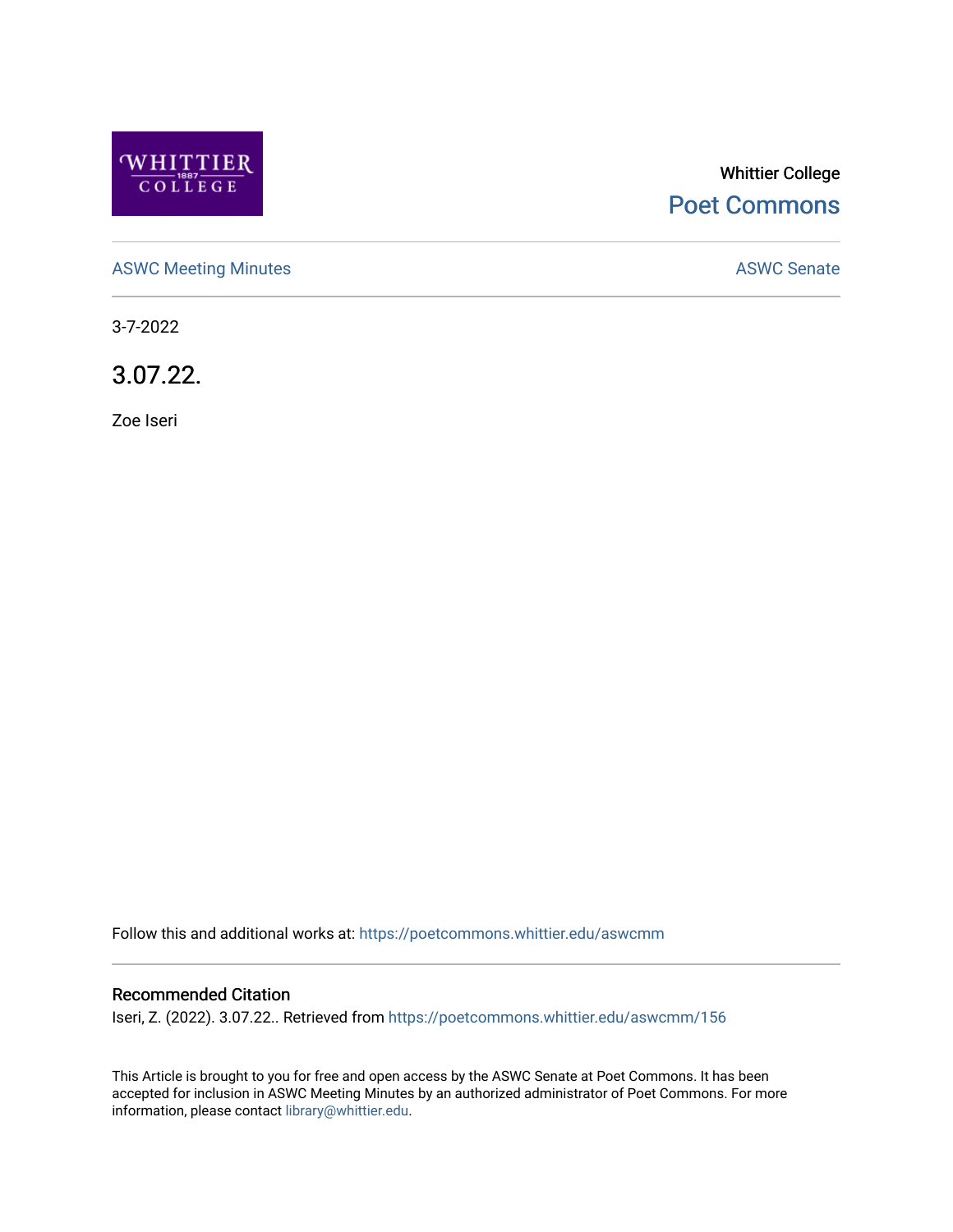

#### **Meeting Minutes for 3/7/22**

- **I. The meeting is called to order at 7:05 pm**
- **II. Moment of Silence/Inspirational quote**
	- **A.** INSPIRATIONAL QUOTE
	- **B.** Read By: Senator Weber

## **III. Mission Statement**

- **A.** The ASWC Senate, as the governing body of the Associated Students of Whittier College, is dedicated to the betterment of the college as an institution and as a member of the broader community. The Senate shall assist on-campus clubs and organizations in creating, promoting, and implementing dynamic programs and events that involve students and add value to their educational experience. This body will act as an open forum for students to voice their opinions and desires, always keeping the best interests of the ASWC in mind. In all its actions, the Senate will serve the students first with integrity, dedication, responsibility, and humility.
- **B.** Read By: Sen Duenas

#### **IV. Roll Call – Secretary Iseri**

- **A. Present:** President Hagan Martin, Vice President Brost, Treasurer Estrada, Director Benn, Director Pena, Senator Flores, Senator Romero, Senator Duenas, Senator Weber, Senator Waldorf, Senator Lyle-Temple, Senator Holoman, Senator Wright, Senator Wang, Senator Lujan, Senator Johnson, Senator Coco
- **B. Absent excused:** Senator Maldonado, Senator Wainwright
- **C. Unexcused:**

## **V. Minutes Amendment/Approval**

- **1.** Director Pena
- **2.** Senator Flores
- **VI. Public Voice**
	- **A.** None

## **VII. President's Message -** *President Hagan-Martin*

- **A.** Hello Everyone! I hope everyone is doing well and taking care of themselves; please practice self-care as needed! Burnout is very real, and if you need anything at all, please let the rest of your board know.
- **B.** I am excited to announce our two new Senators to the table, Senator Wright as the third-year representative and Senator Wang as the residential hall representative.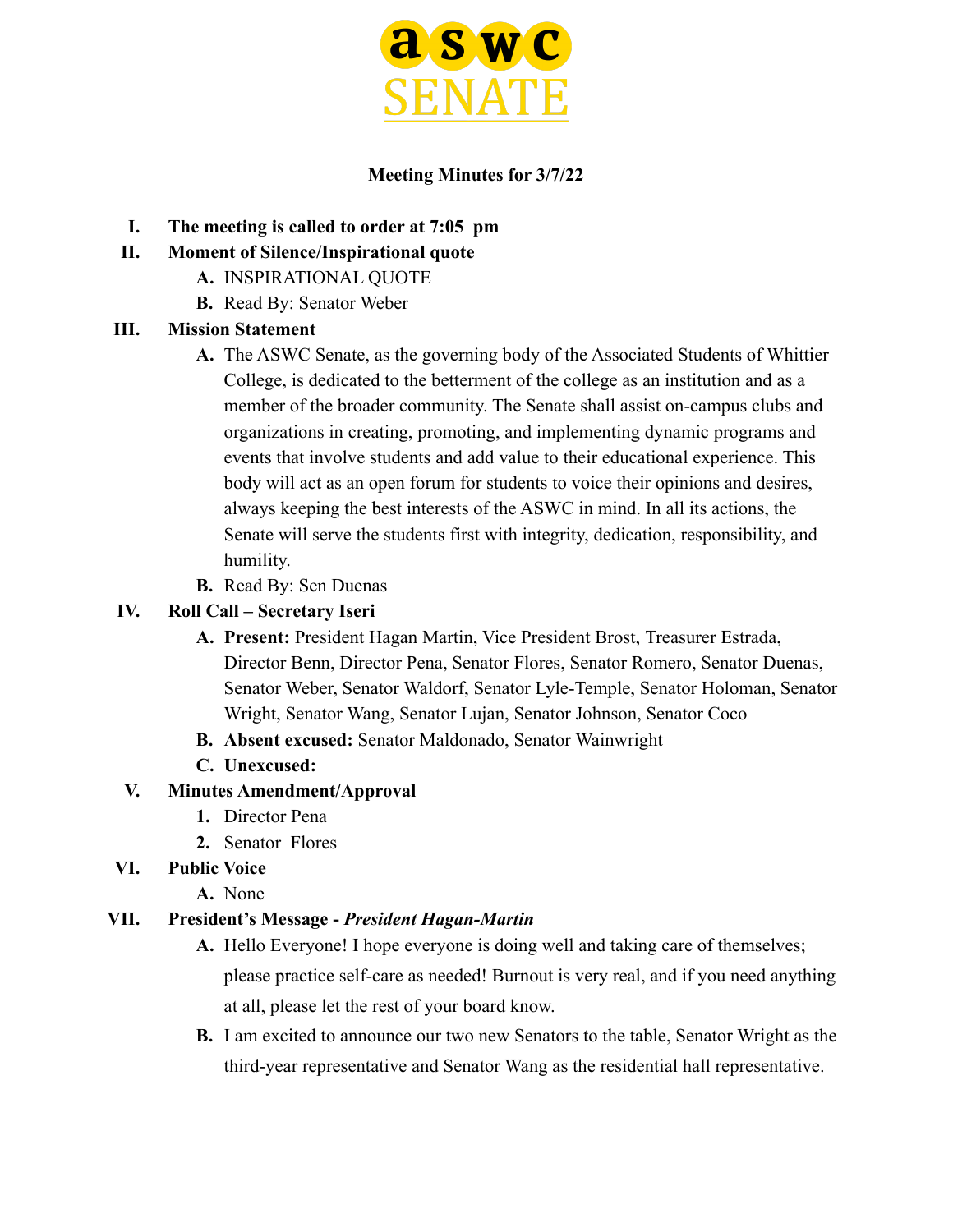

Congratulations to both of you for joining the table, and we are excited to see what you will do for the remainder of your position.

- **C.** I want to remind you that it is required for all students to submit their booster requirements through the student health portal; please confirm with your constituents that they have done so already.
- **D.** Tomorrow is International Women's Day; there will be flyers and activities throughout campus provided by multiple organizations! I hope you all participate and show your support!
- **E.** Thank you!

## **VIII. Treasurer's Report -** *Treasurer Estrada*

- **A.** The accounts are not finalized yet, and will hopefully be done within 1-2 weeks.
- **B. ASWC Accounts:**
	- **1. General Fund Balance: \$0.00**
	- **2. Operational Account Balance: \$0.00**
	- **3. Reserve Account Balance: \$0.00**
	- **4. Allocated Thus Far: \$0.00**
	- **5. First Readings: \$0.00**
	- **6. Daily Calendar Considerations:\$0.00**

## **IX. Constituent Reports**

## **A. Academic Affairs Chair:** *Sen. Waldorf*

**1.** We had our first PCC meeting of the semester and I am working on getting stipends sent out to everyone who sent their mentor summary.

#### **B. First-Year Class Council:** *Sen Holoman*

**1.** Nothing to report

## **C. Commuter Representative:** *Sen. Flores*

**1.** We are presenting a budget request for the Commuter Association, and will have more updates on this event to come.

## **D. Residential Hall Representative:** *Sen. Wang*

- 1. Nothing to Report
- **E. Non-Traditional Student Representative:** *N/A*

1.

- **F. 2nd-year Student Body Representative:** *Sen. Maldonado*
	- **1.** Nothing to Report
- **G. 3rd-year Student Body Representative:** *Sen. Wright*
	- **1. Nothing to Report**
- **H. 4th- year Student Body Representative:** *Sen. Lyle-Temple*
	- 1. Nothing to report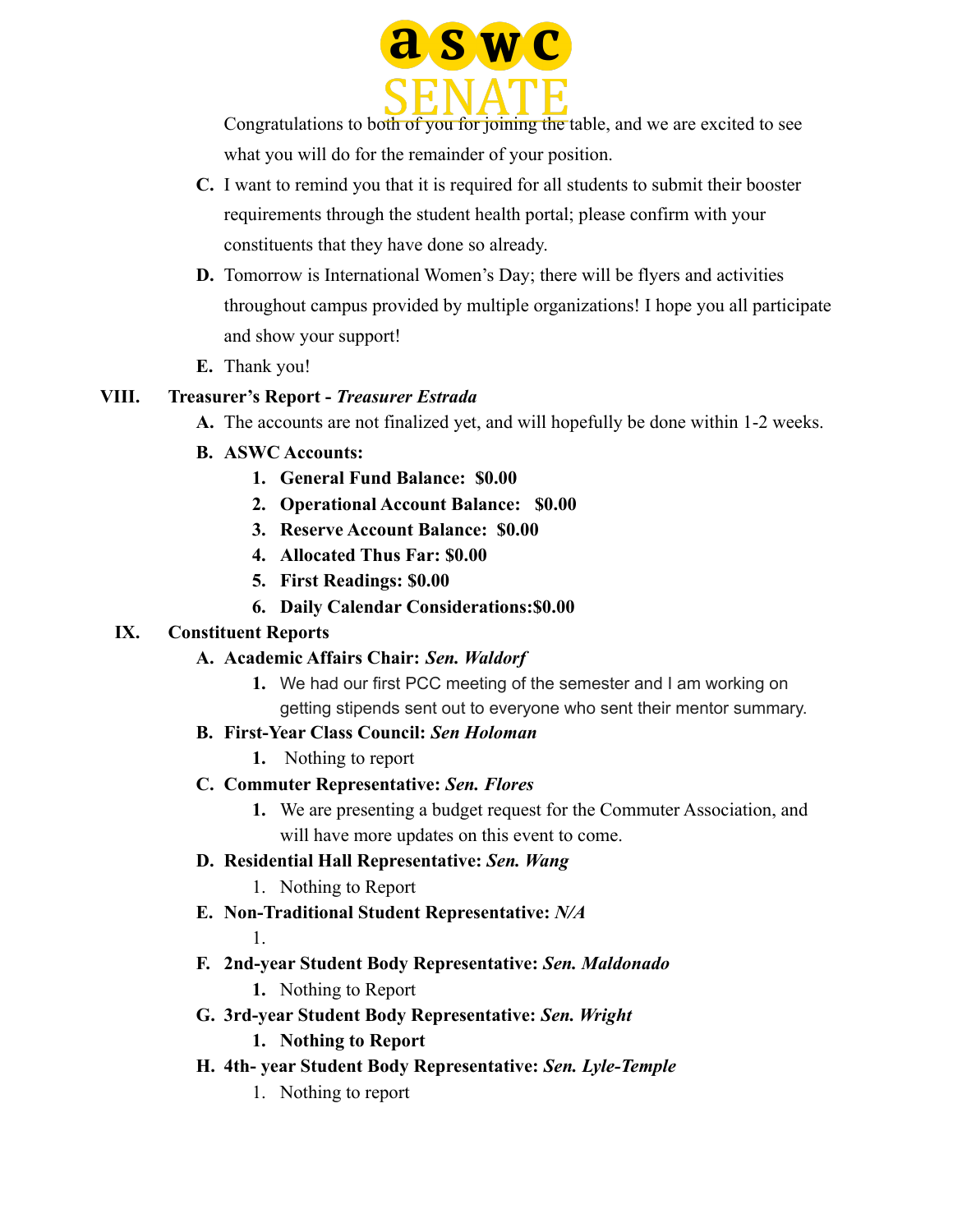

- **I. Inter-Club Council Representative:** *Sen.*
	- 1. N/A

# **J. Diversity Council Representative:** *Sen. Duenas*

- **1.** What was done this week(02/28-03/04)
	- a) Held a DC meeting on March 4th at 2:30 pm
	- b) Updated Clubs on DI week
	- c) Aided BSA and Afro Fusion Dance Team with Black History Month Lunch (Thursday Feb. 28th)
	- d) Updated clubs on senate committee meetings
- **2.** Upcoming activities/plans
	- a) Finalized Diverse Identities Week April 7th-11th and have split up clubs between Julie and I to report to
	- b) Will be hosting one-on-ones w clubs in the upcoming week in regards to DI weekmplans
	- c) Next DC meeting will be Friday March 18th
- **3.** Future plans for the year
	- a) Host another Diverse Identities Week
	- b) Possibly host another activities fair
	- c) Host leadership workshops with presidents on both easier transitions of power within the Spring semester.

# **K. Social Justice Coalition Representative:** *N/A*

## **1.**

# **L. Media Council Representative:** *Sen. Romero*

- **1.** Media Council
	- a) Going over the constitution to make any necessary changes or updates to make sure it is clear and concise for next years leadership
	- b) Handling our internal budgets
- **2.** Quaker Campus
	- a) In the process of speaking with five new hires
	- b) They are still in the process of hiring both internally and externally
	- c) They will be going back to print issues aside from e-articles within the next couple of weeks
- **3.** K-Poet
	- a) K-Poet's first meeting was held Monday, the 28th
	- b) Both broadcasting and marketing positions are needed
		- (1) 5 for broadcasting team
		- (2) 3 for marketing team
	- c) Training was held for new hires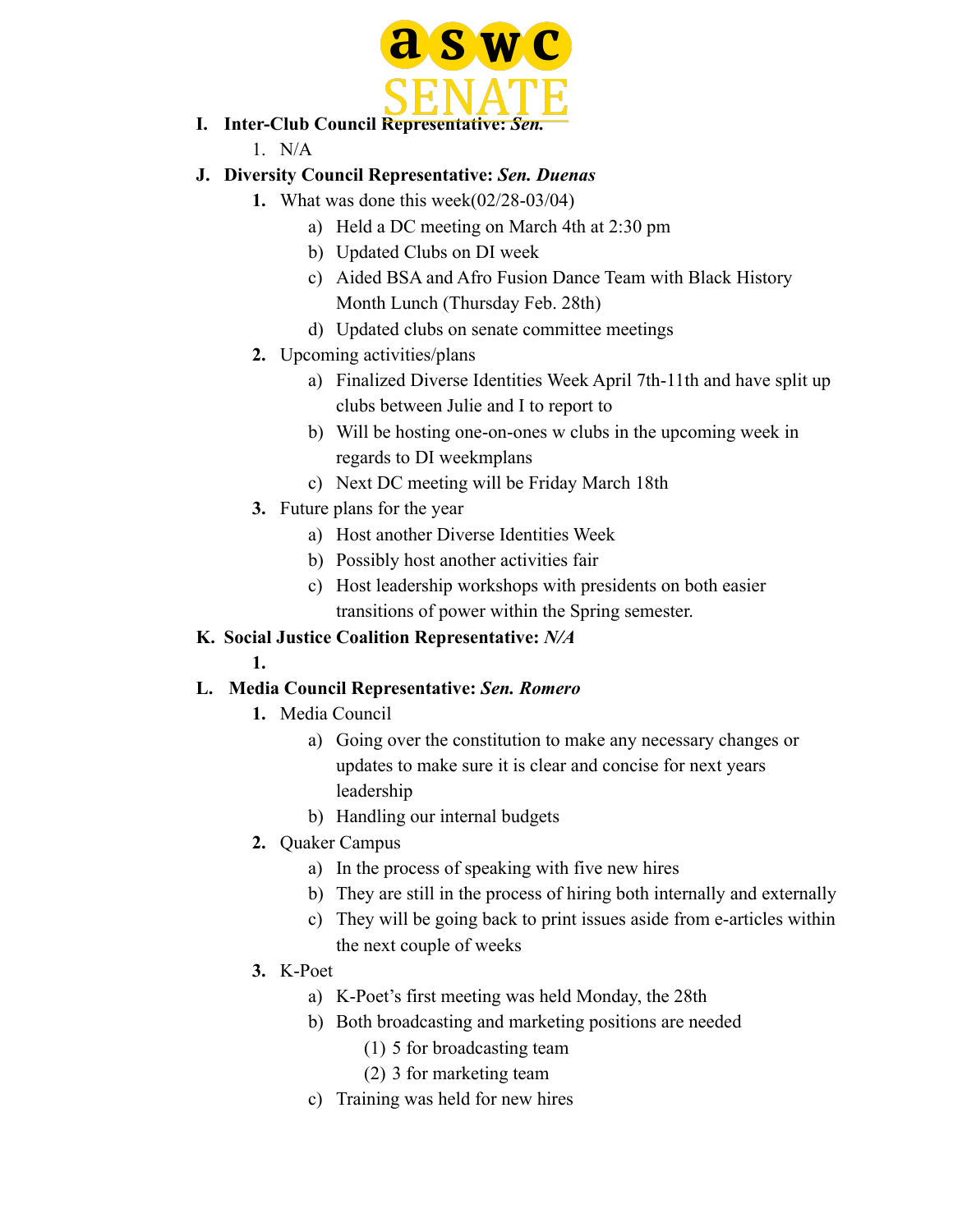

- 
- e) Broadcasters will be starting in the stations next week
- f) Manager meeting:
	- (1) Materials needed
	- (2) Possible events discussed
	- (3) Recruiting
- **4.** Video Production Services
	- a) Filming the play Eurydice
	- b) Planning to have a meeting next week
	- c) Wanting to recruit some new members
		- (1) Currently only 3 members but hoping that will change
- **M. Poet Student-Athlete Leadership Academy Male Representative:** *Sen. Coco* **1.** Nothing to report
- **N. Poet Student-Athlete Leadership Academy Female Representative:** *Sen. Weber*
	- **1.** Nothing to report
- **O. Inter-Society Council Female Representative:** *Sen Johnson*
	- 1. Nothing to report
- **P. Inter-Society Council Male Representative:** *Sen. Lujan*
	- *1.* Nothing to report

# **X. Committee Reports**

## **A. Administrative –***Vice President Brost*

- 1. Admin and Elections Committee has changed our meeting time to 5:00pm via Zoom on Tuesdays. Please let Sec. Iseri or I know if you are interested in joining.
- 2. I have personally been working on some amendments to the constitution. So if anyone is interested to know about shoe amendments or to help provide feedback, please contact me.

## **B. Budget Committee-** *Treasurer Estrada*

- **1.** We will be meeting from 4:30-5:30 pm tomorrow, Tuesday the 8th.
- **2.** The Commuter Student Association will be coming in for their first reading tomorrow.

## **C. Campus Relations-** *Director Benn*

- **1.** Working on making it easier to follow
- **2.** Met today to go over all the future marketing projects.
- **3.** Mondays at 11am

## **D. Program Board –** *Director Pena*

**1.** Program Board is currently focusing on planning Whittifest and events for March and April. Big things are coming!!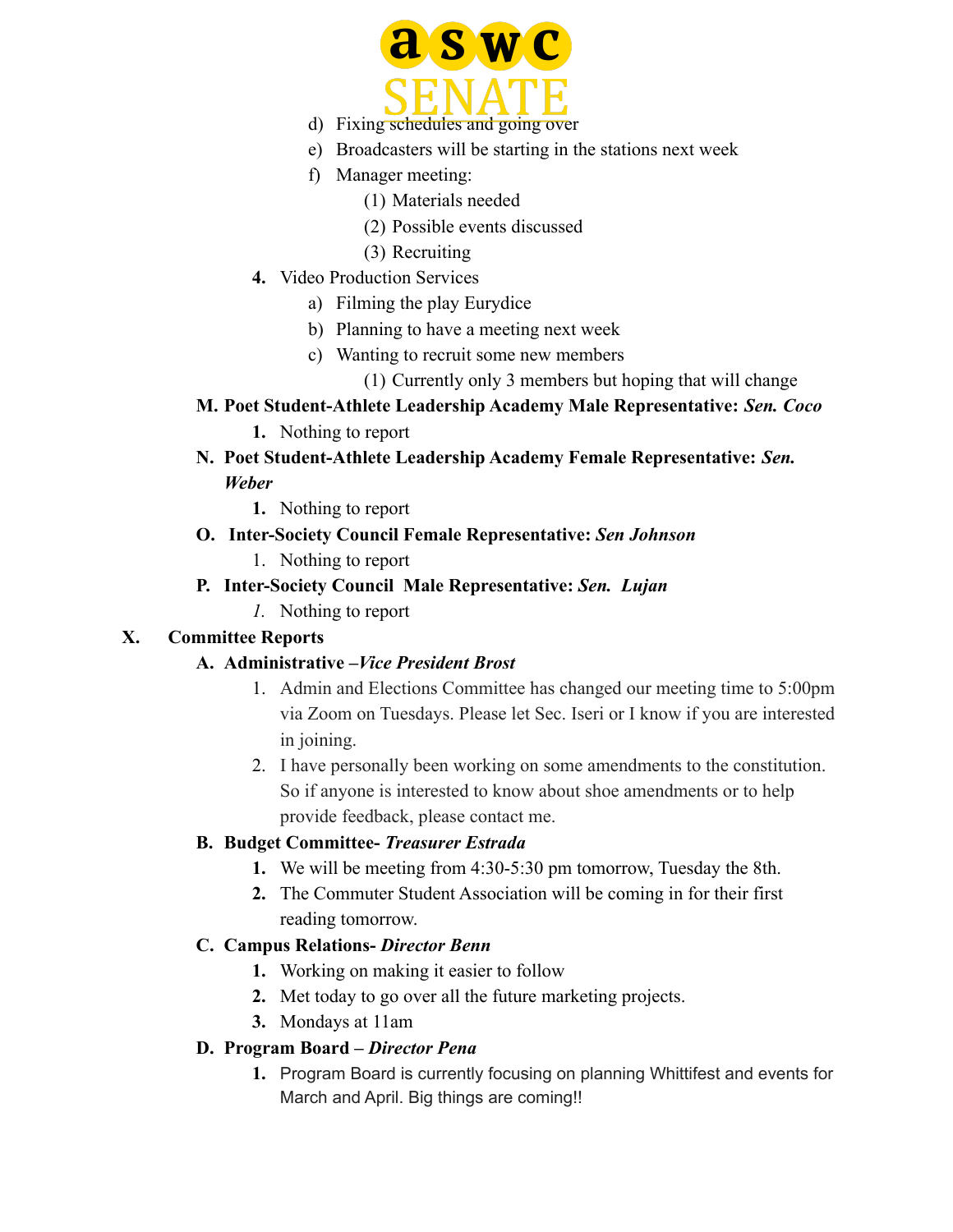

- **E. Advocacy-** *President Hagan-Martin*
	- **1.** The Advocacy Committee is joining forces with the Student Feedback Committee to keep students' feedback streamlined for advocacy and get students in the right direction. We will be meeting every **Wednesday from 6:00 pm on Zoom**; please ask me individually for the meeting link if you need it. Thank you!
	- **2.** We addressed the student's concern about the Gender Neutral Bathrooms having storage in Dehli, which was cleared out, and the facilities are again accessible.
	- **3.** If you have any other student concerns or feedback, please contact me; thank you!

#### **F. Elections-** *Secretary Iseri*

- **1.** We are finalizing the elections timeline, we will be doing that for our meeting next Monday
- **2.** If you haven't let me know what your committees are, please remember to email those to me in your upcoming constituent report.
- **3.** Turn in constituent report by 5pm on Fridays

#### **G. Student Feedback Committee-** *Sen. Maldonado and Sen. Lyle-Temple*

- **1.** Senator Lyle-Temple and Senator Maldonado as student representative will be in charge of the student feedback committee for the Spring semester
- **2.** We were recently asked by President Hagan Martin to combine our committees
	- a. We have established a shared google folder so that we can all access the feedback we receive
- **3.** Overall, our goals for the semester is to continue our student feedback tabling which seemed to work very well last semester

#### **H. Finance Committee- Treasurer Estrada**

- **1.** Working on working with other clubs
- **I. Environmental Committee-** *Sen. Wainwright*
	- **1.** N/A

#### **XI. First Readings**

**A.** N/A

#### **XII. Miscellaneous Business**

**A.** N/A

#### **XIII. Announcements**

- **A.** Senate Meetings on Zoom
	- **1.** Please have your camera on when possible